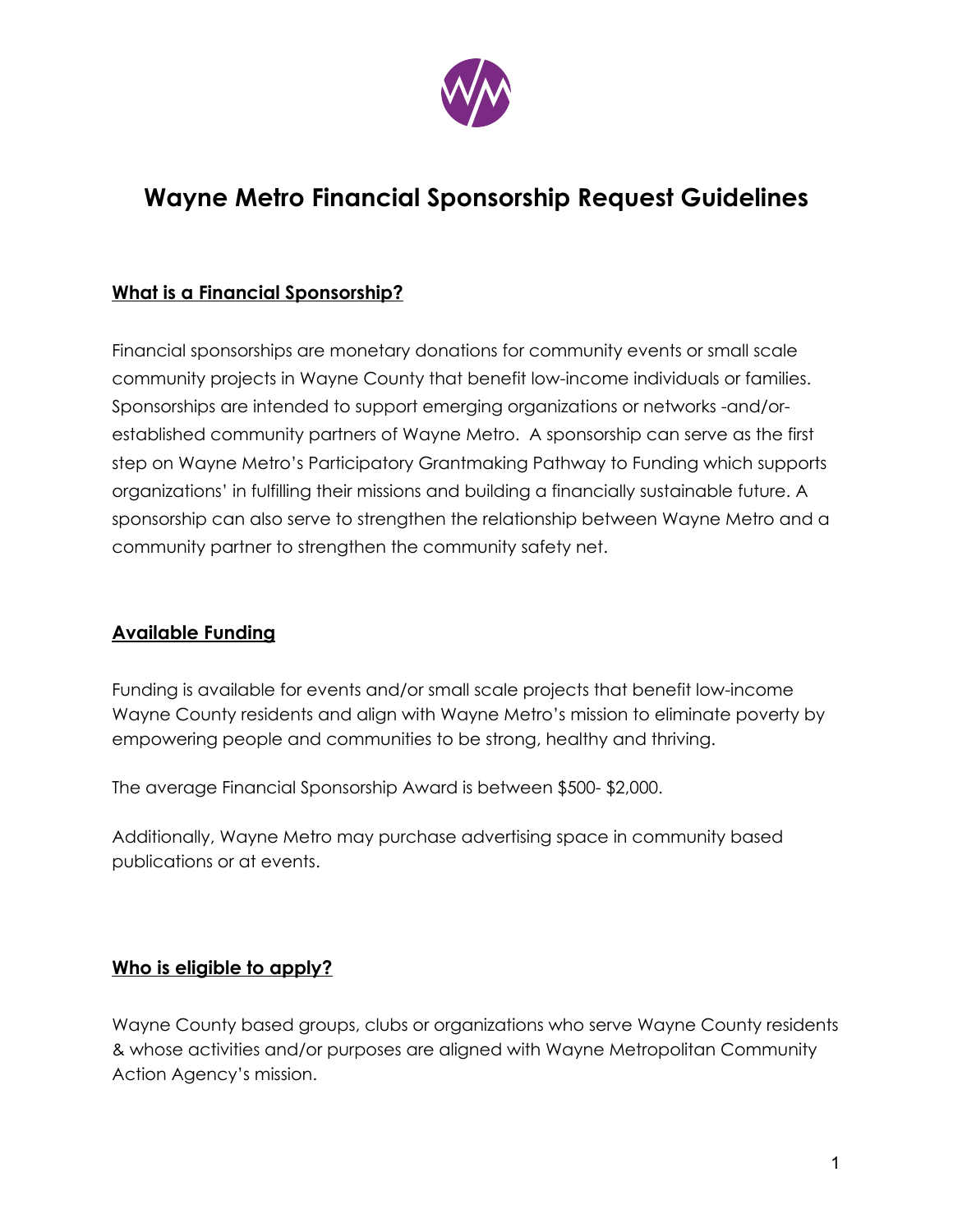

Organizations who currently receive funds or stipends through Wayne Metro are eligible to apply.

Organizations without 501c(3) status are eligible to apply.

Individuals are not eligible to apply. Checks cannot be made out to individuals.

#### **How do I apply?**

Sponsorship applications must be submitted through the [online application.](https://waynemetro.tfaforms.net/4849188)

Please contact [Sponsorships@waynemetro.org](mailto:Sponsorships@waynemetro.org) if you:

- Need access to computers or internet
- Have questions about the application
- Need assistance completing the application

#### **Timeline:**

Financial Sponsorship requests are accepted on a rolling basis.

Requests will be reviewed on the fourth Monday of each month. Follow up and/or award notices will be sent out within 2 weeks of review.. Funds can be disbursed within 10-15 business days of award notification.

Organizations should plan to apply 8 weeks in advance of the event.

#### **Sponsorship Requirements:**

All awardees are required to submit a report within 14 days of their event or project/program completion.

Failure to submit a report may negatively impact future consideration for financial support or funding.